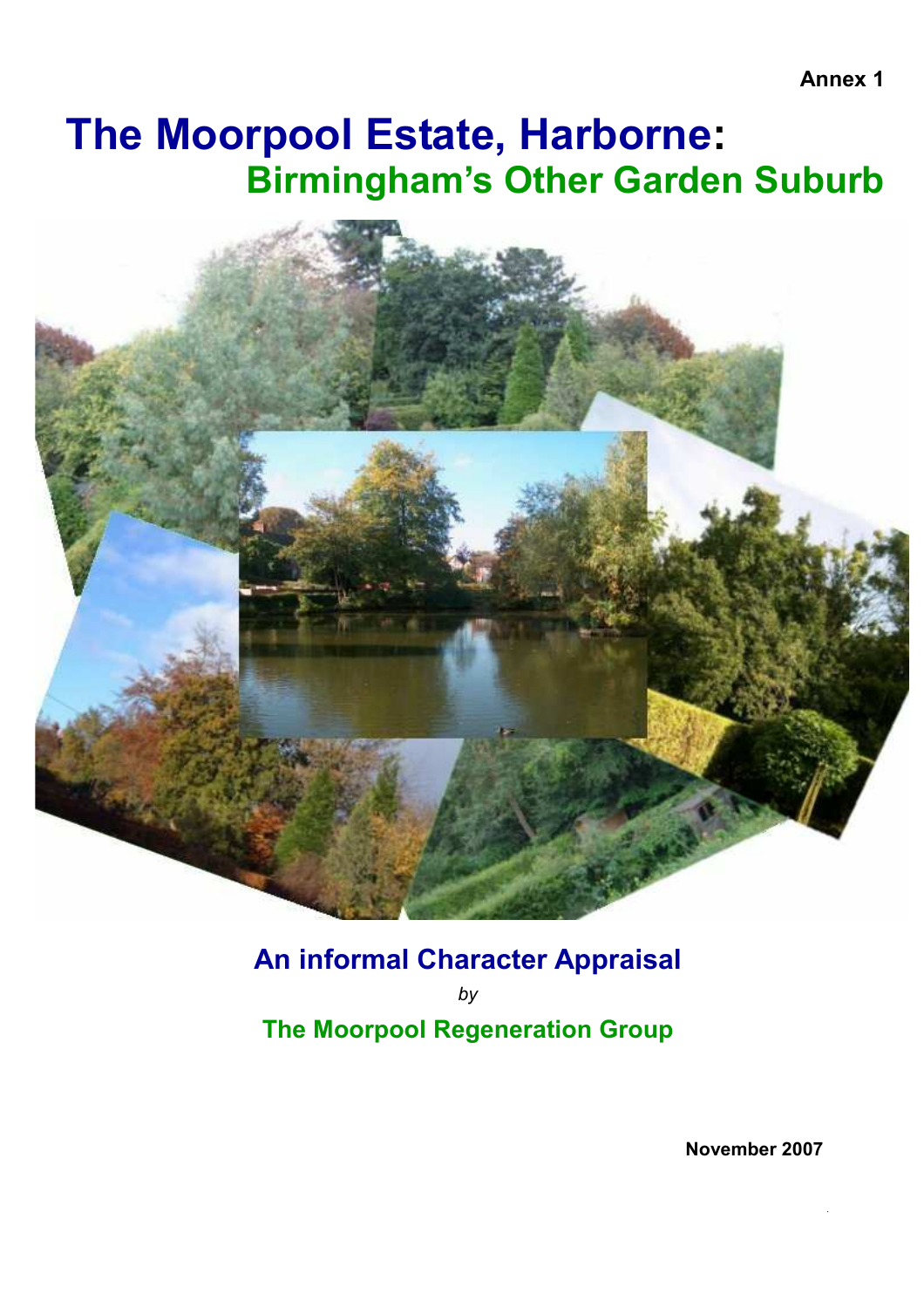

When you enter the Moorpool estate from any direction, by car or on foot, you will immediately notice a change in the urban landscape.

It is as if you were entering a quiet, leafy park in which houses are placed along often curving roads lined with hedges, trees and grass verges. The houses have a



general unity of design, yet each is individual and they are set at varying angles to junctions and open space. Most residents look out over a green space either at the rear or the front of their property, sometimes both.

All this is not accidental, but a product of careful planning and design by enlightened builders and urban planners some 100 years ago. Moorpool, its houses, roads and open spaces were designed as an entity, and this is the Moorpool Conservation area that we know today.



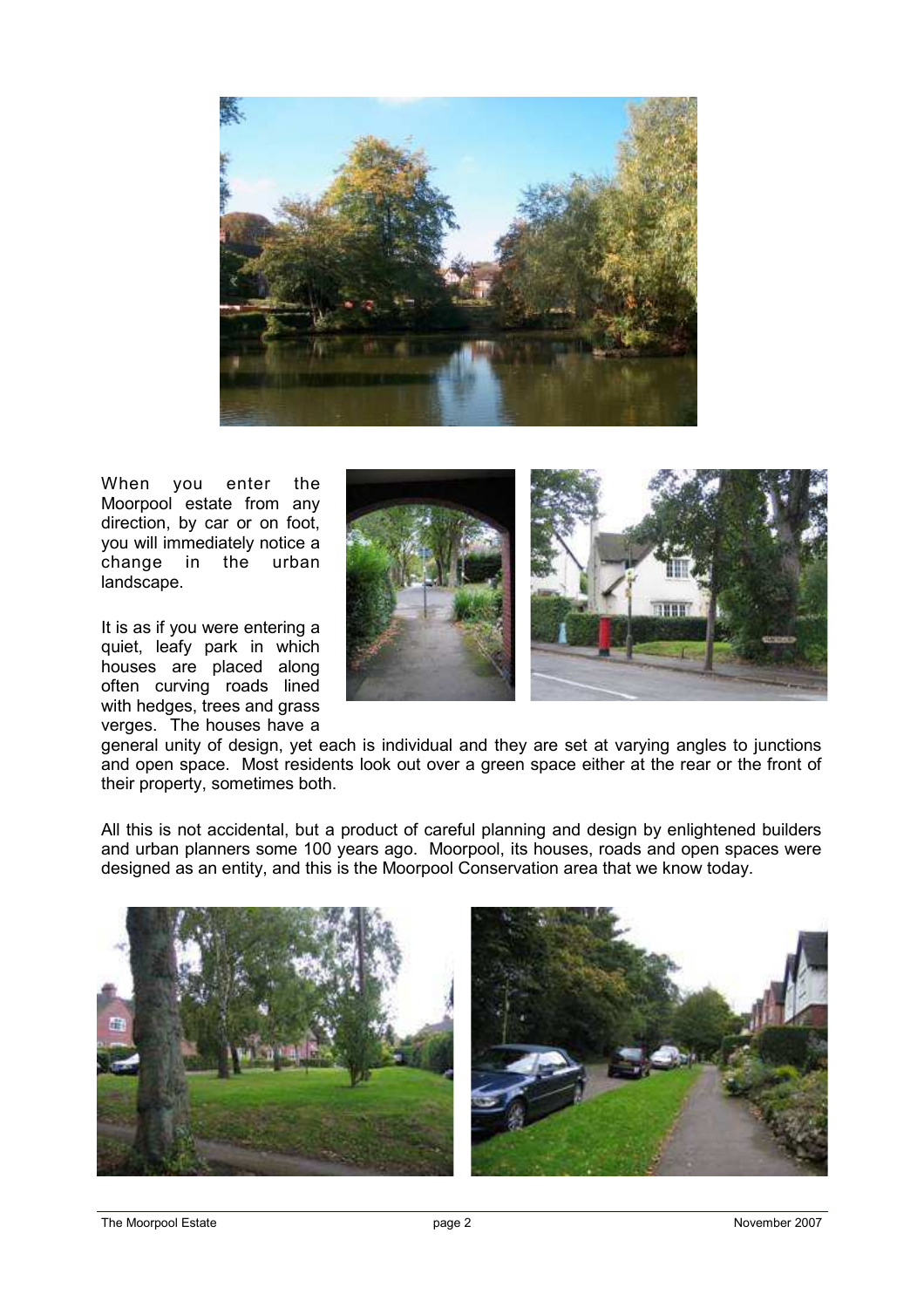### THE CONCEPT OF THE MOORPOOL ESTATE

The estate was built according to "Garden Suburb" principles. These were based on the nineteenth-century Arts and Crafts movement, which combined sensitive planning with the aim of social reform. The Garden Suburb also drew on new ideas for the "Garden City" which originated in the "ideal housing provided by a few philanthropic industrialists in northern Britain" such as the "proto-Socialist" Robert Owen, who established housing, educational and leisure facilities for his mill-workers in New Lanark, Central Scotland in the 1810s and 1820s (Cumming and Kaplan 60). Garden Cities were intended to be self-sufficient economic units, and they were a reaction to the back-to-back housing that excluded light, air, and sunshine from urban dwellings. The idea was to allow fresh air and sunshine to enter every house from all sides. This principle was also taken into account in the interior design of houses.

The architects for Garden Cities and Garden Suburbs were invariably well-established and respected as well as innovative. This was the case in Moorpool as in Letchworth. One of the planners of Letchworth Garden City, Barry Parker, considered that the houses should not be "modelled in miniature on the houses of the rich" (Davey 186) with many small rooms. The houses were to be built so that the rooms were "large enough to be healthy, comfortable and habitable" (Cumming and Kaplan 62).

We can see this in Moorpool today, where many of the houses have living rooms running from the front to the rear, allowing sunlight to enter at different times of day. Parker also considered that "if your big room is to be comfortable it must have recesses. There is great charm in a room broken up in plan, where that slight feeling of mystery is given to it which arises when you cannot see the whole room from any one point in which you are likely to sit; when there is always something round the corner" (Davey 186). Here on Moorpool Estate we often have recesses and arches in our rooms - and although not much could be hiding around our corners they certainly add great charm and character to our rooms.



The creator of the term "Garden City", Ebenezer Howard (1850-1928), insisted that it should relate to its chosen site. We can see this in miniature on the Moorpool with the roads winding around the contours of the gently rolling hills on which the estate was built and how it was centred round the existing pool and large trees.



The Garden Suburbs were intended to improve peoples' physical health and enhance psychological well-being which was being damaged in an urban environment. They were envisaged as housing for a social mixture of people and, given the class assumptions of the time this led to a combination of larger and smaller houses, as we see on this estate. The Garden Suburb was also an attempt to bring some of the best features of country living into the city. Arts and Crafts principles included a desire for the buildings to be in harmony with nature, using local materials and looking to vernacular building.

Construction was to be 'honest' with no facings of materials imitating other materials. Houses were designed with traditional pitched roofs and homely chimneys with integral decorative brickwork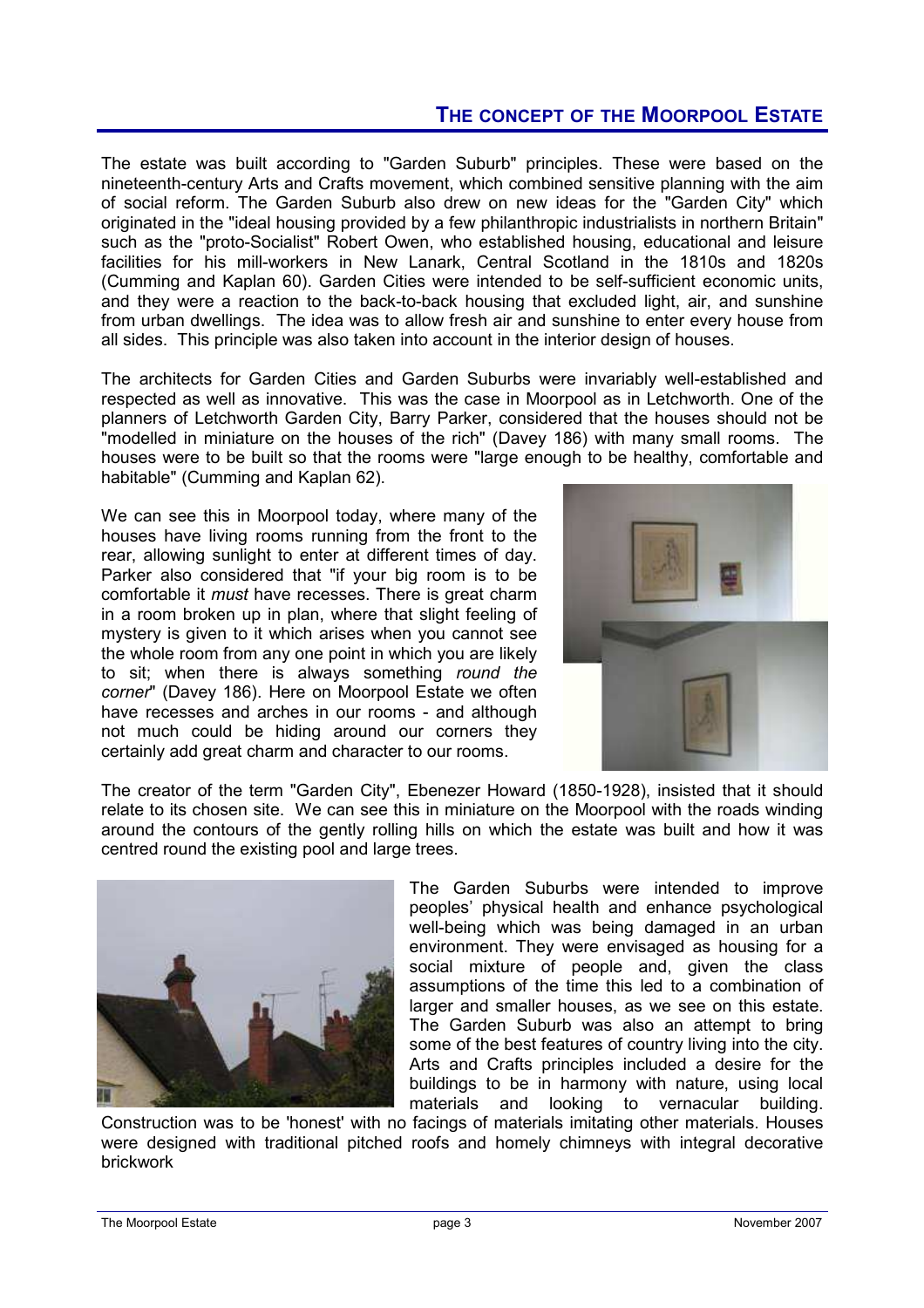Every house should be individually designed - as every house on Moorpool is slightly different. The design was functional so that windows and doors, for example, fitted their use rather than being showy. The overall effect was "picturesque", avoiding repetitive or symmetrical design. Finally, the Garden Suburb was designed as a whole, that is carefully integrating housing and green spaces, and was not therefore intended to have additional buildings stuck in the middle.





#### THE HISTORY OF THE MOORPOOL ESTATE

By 1911 there were seventeen Garden Suburbs or Cities in England ranging in size from the Moorpool (53 acres) to Letchworth Garden city (3818 acres). Bournville at 525 acres and Port Sunlight at 350 acres were in-between the two in size. There was great excitement about these schemes. Visitors came from Germany (where a small model village was built in 1911) and interest was shown by Austrians and Russians at the time (Harrison 91-2).

Michael Harrison in his book Bournville: Model Village to Garden Suburb describes the beginning of the Moorpool Estate:

Birmingham people began to call for a city to be ringed with estates like Bournville. A local co-partnership scheme, promoted by Harborne Tenants Limited, was begun in 1906. Supported by J. S. Nettlefold<sup>1</sup> and designed by Martin and Martin, the Moorpool estate was another attractive low-density scheme. Its curvilinear layout diverged from the standard grid pattern, although the estate roads were built to bye-law standards. The houses were constructed largely of brick and tile, although some were pebbledashed to provide variety and protection. As at Bournville and the contemporaneous Bournville Tenants scheme, natural features were retained (in this case the pool and trees) and recreational facilities were provided. Gardens and allotments were prominent features on this estate too. (89).

Capital was provided by the issue of shares. All tenants were required to hold at least two shares and there were limits on the number of shares an individual could hold. It was a copartnership scheme with the tenants being joint owners with outside capitalists (Harrison 90).

 $<sup>1</sup>$  John Sutton Nettlefold was a member of the Guest Keen Nettlefold (GKN) family.</sup>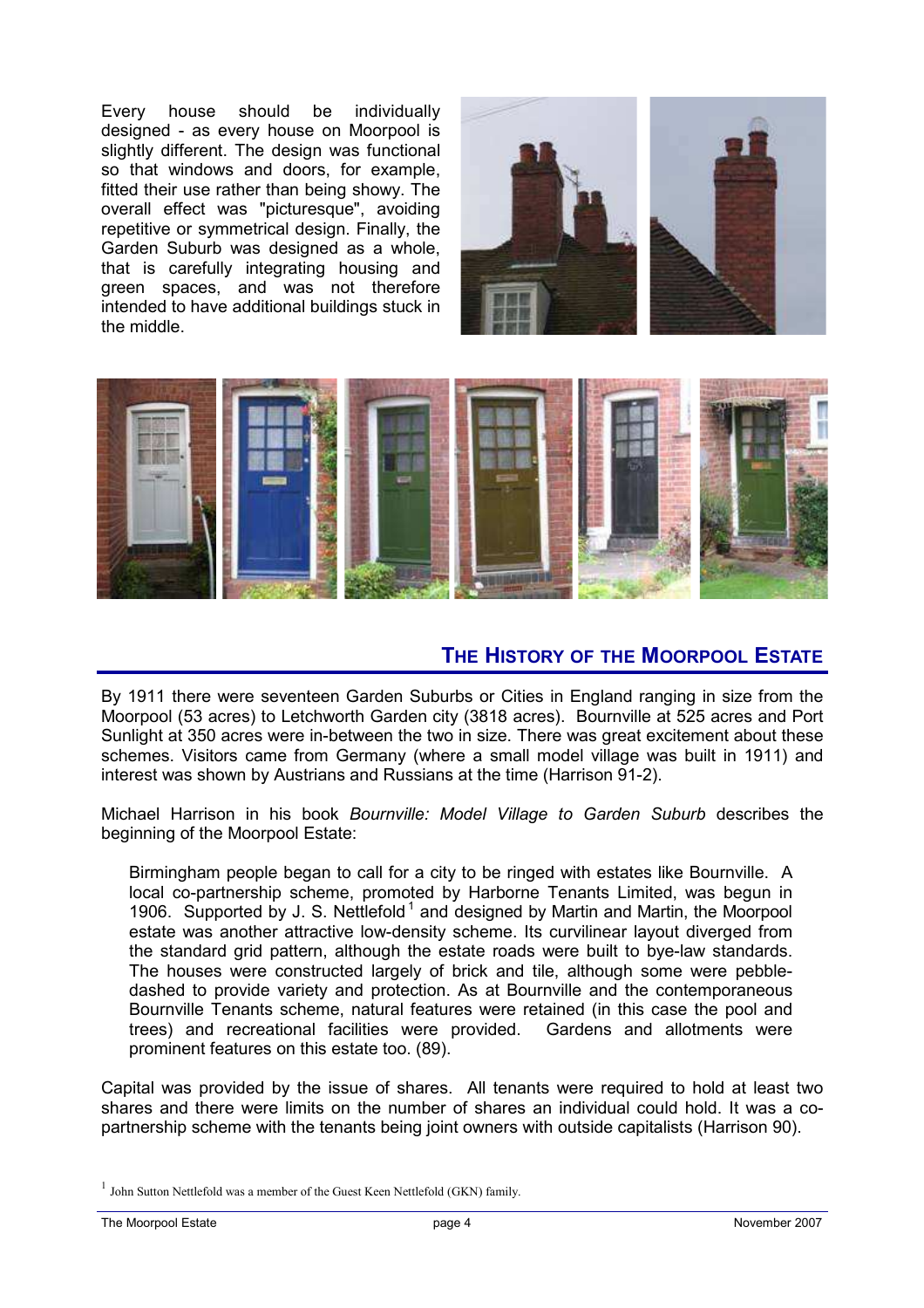The architects for the Moorpool Estate, Martin and Martin, were already well-established in Birmingham. William Martin had worked here and had later formed a practice with J.H. Chamberlain in 1864 (Victorian Society). William's son Frederick Martin joined the firm some time after Chamberlain died in 1883. The firm's works included many public buildings, police stations, baths, libraries and 41 boarding schools, Spring Hill Library, Birmingham School of Art, St John the Evangelist, Sparkhill, and the Moorpool Estate. Frederick Martin's most famous building was perhaps the former Telephone Exchange Building in Edmund St.



Moorpool Avenue circa 1910 <sup>2</sup>



Designed in 1896 by Frederick Martin, 17/19 Newhall Street is a red brick and terracotta Grade 1 listed building on the corner of Edmund Street in the city centre of Birmingham.

Harborne Tenants Limited, under the chairmanship of Councillor J. S. Nettlefold, was formally established on the 25 June 1907, at a meeting in the Harborne Institute, "to promote the erection, co-operative ownership and administration of houses" on 54 acres of undulating land (HTL 8, 11, 13). In a booklet published in 1908 it set out the advantages to the tenant members of co-operative ownership which included: "he $^3$  gets this house with a small garden attached in a neighbourhood where there is plenty of fresh air; and the house itself is one with some individuality, in which the tenant can take pride, instead of being, as is too often the case now, an insignificant unit in an interminable row of jerry-built ugliness"(HTL 8). The first ceremonial sod on the future estate was dug by Mrs J.S. Nettlefold on 26 October 1907, with building starting on 1 January 1908. At the opening ceremony Dr. Gore declared, "There must be better houses,

more air, more gardens, and more open spaces for playgrounds for children" while Mrs Nettlefold said she "hoped they were inaugurating a community of healthy, happy homes … they would build houses, well laid out, with nice spaces, grass and trees" (HTL 18, 19).

The first completed house was opened by Henry Vivian, M.P. on 24 May 1908 (Clarke 38-39). Construction work was finished by 1912-13. The Institute for Historical Research (British History Online) notes that the estate "consisted of about 500 houses and was laid out on garden-city lines at fewer than ten houses to the acre<sup>4</sup>. Nevertheless the planning and financial direction were so competent that the self-contained cottages could be let for as little as 5s. a week".

The Estate then continued to be managed successfully by Harborne Tenants until 1996 when it was bought by The Bradford Property Trust (BPT). As a result the whole ethos of management inevitably changed.

Most of the tenants had owned only a few shares as certain groups and individuals accumulated larger share holdings so the tenants had little say in the decision to sell. BPT had by then some 6000 homes to rent but put itself up for sale in 2000. Subsequently BPT was bought by its smaller competitor, Grainger, which has since grown rapidly from its North-Eastern base where it had been founded in Newcastle in 1912 (Lawson 1-3). Grainger has become the owner of the largest quoted residential property portfolio in the UK (as well as having property in Germany) and by 2005-06 had a total of £1.5 billion in assets (Grainger Trust 1). The Moorpool is therefore just a tiny part of Grainger's concerns. This situation has a number of potentially damaging implications for the future of the Estate. In particular, the continued selling of the remaining rented property will alter the socio-economic balance on the Estate. Furthermore an important economic base for the maintenance of the communal areas of the Estate will be lost.

<sup>3</sup>This is 1908. Whilst the men got the houses, Mrs Nettlefold added that "they will not be homes unless the women keep them, and keep them as they should be kept" (HTL 19).<br> $\frac{4}{3}$  Estimated at 0 per agre (Stave)

<sup>2</sup> http://www.birmingham.gov.uk/GenerateContent?CONTENT\_ITEM\_ID=23740&CONTENT\_ITEM\_TYPE=0&MENU\_ID=260

Estimated at 9 per acre (Steve Beauchampe 2)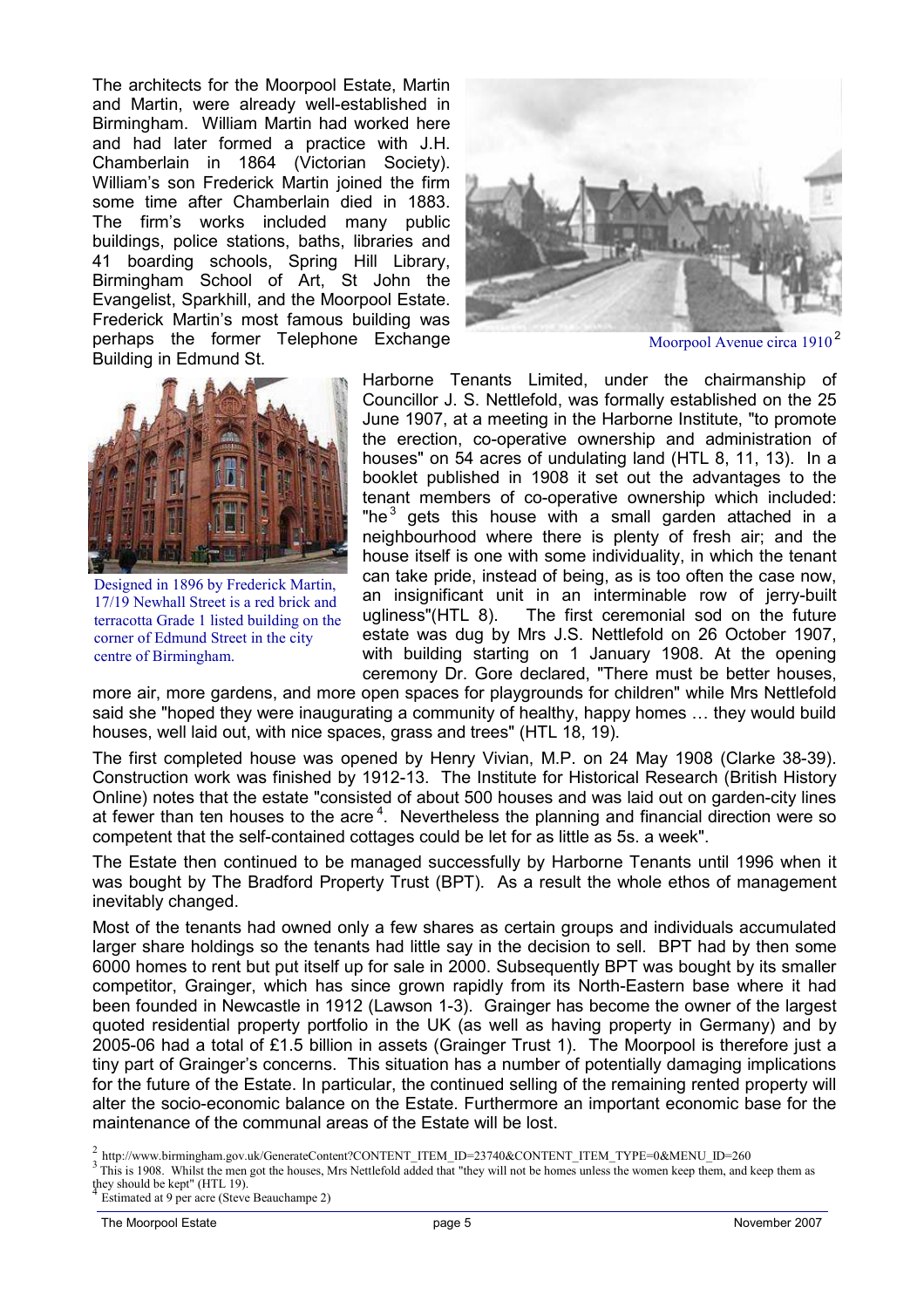### PROTECTING AND ENHANCING THE MOORPOOL ESTATE

The Moorpool Estate was designated as a Conservation area on 30 July 1970. Since then and especially in recent years, some private owners set about "improving" their properties, for example by building porches, removing hedges, installing picture windows and modern doors, taking down chimneys and constructing some inappropriate extensions. Thus, whilst these private properties look - and are - in excellent condition and repair they have been altered in such a way as to be out of character with the Arts and Crafts style and in many ways have failed to "enhance the character and appearance of the designated area" as conservation areas are supposed to do (PAS 2). Some hedges have been removed and gardens replaced with car parking areas. The onus of enforcing any covenants aimed at protecting the estate seems to have rested largely with the Estate owner and their failure to enforce covenants has contributed to the undermining of its character.

Such activities began to seriously erode the original nature of the area, so that in December 2006, following initial discussions between the City Council, Gisela Stuart MP,<br>Grainger. The Moorpool Residents' Grainger, The Moorpool Residents' Association and The Harborne Society, a large meeting of the residents was held which strongly supported the adoption of the Article 4(2) of The General Permitted Development Order 1995.

This action demonstrated the residents' commitment to maintaining the character and ethos of the Estate. The order included a schedule of normally permitted development which now needed permission from the



The Moor Pool

Council. This provides additional protection so that, for example, for changes to doors, gates, fences, or the painting of the exterior of the house, permission needs to be sought. All trees within the area are included in a Tree Preservation Order. All front and side elevations visible from the street are included and the rears of 50-84 Moorpool Avenue which overlook the Pool and the Bowling Green.



As shown by the survey carried out by the Moorpool Regeneration Group (See MRG website www.moorpool.org.uk), most residents believed that this would provide additional protection for the area and prevent the building of new housing on the open spaces of the estate.

The Bowling Green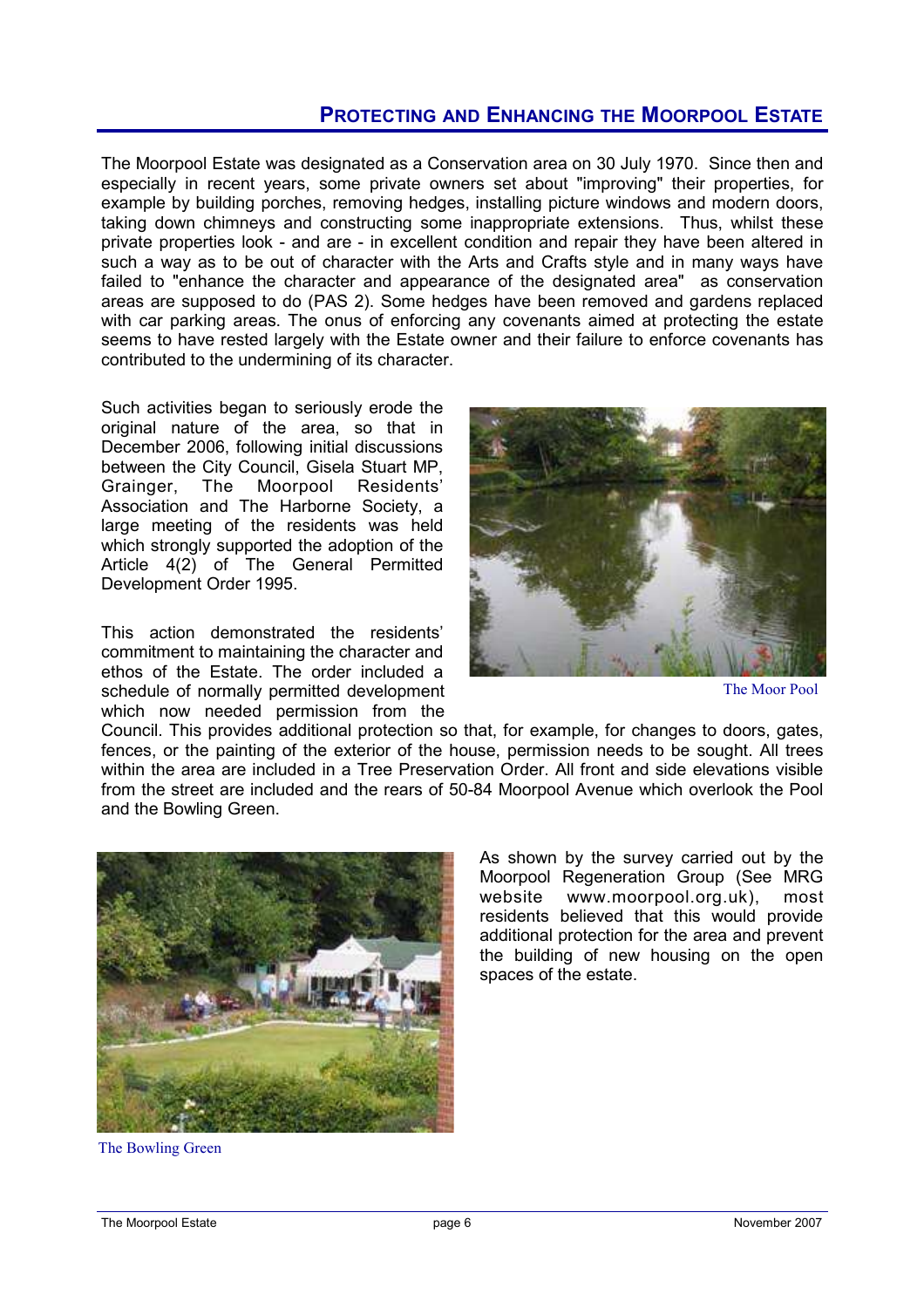The estate as an entity is of great architectural interest but in addition, five buildings have been listed as Grade II as shown on Birmingham City Council's Schedule of Nationally Listed Buildings of Historic Interest<sup>5</sup>. There is a second list of buildings which are listed by the local authority and may be a building, structure or feature which, whilst not listed by the Secretary of State, the Council feels to be an important part of Birmingham's heritage due to its architectural, historic or archaeological significance. The Moorpool's Grade II listed buildings are however of national importance and are:

- The Moorpool Hall, listed in 1982 and described as "a symmetrical composition closing the vista down North Gate" (description provided on untitled document provided by BCC from original national listing, page 112)
- The Harborne Tenants' Estate Office (Ibid 113)
- Numbers 25, 26, 26A and 27 on The Circle and again described as "A symmetrical composition terminating the vista down Moor Pool Avenue" (Ibid 112)
- The two sets of flats on Ravenhurst Road numbers 108-122, (even) and numbers 124-134 (even) located on either side of the entrance to the Valley Site.



Entrances to the Hall

The Estate Offices





The Circle: Numbers 25, 26, 26A and 27

 $<sup>5</sup>$  http://www.birmingham.gov.uk/GenerateContent?</sup> CONTENT\_ITEM\_ID=3226&CONTENT\_ITEM\_TYPE=0&MENU\_ID=12378&EXPAND=1676 and click on pdf file at base of page.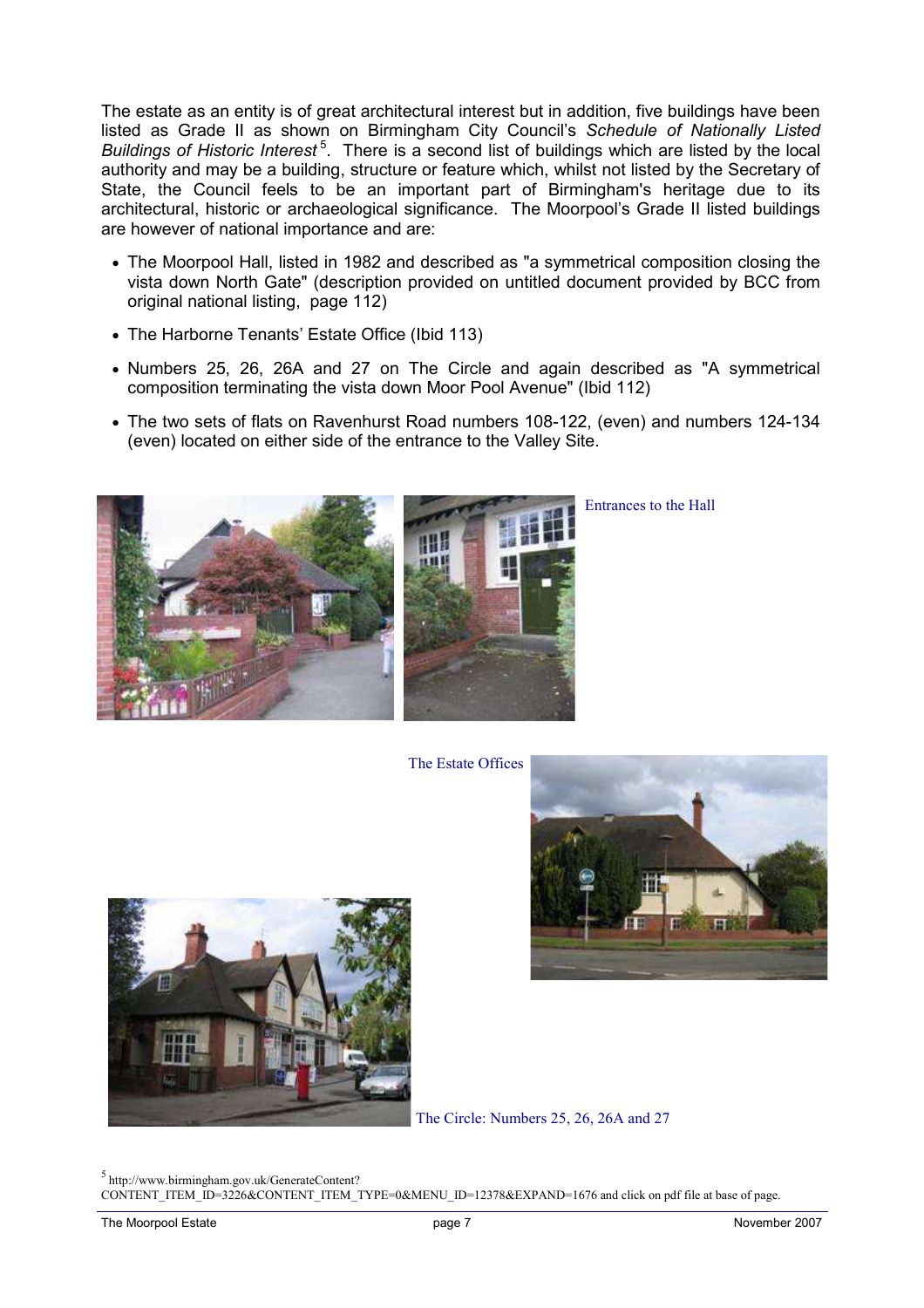The latter are placed opposite the Ravenhurst end of Park Edge, again providing a vista down the road. "In the projecting bays [are] the recessed and arched entrances to the flats, those on the ground floor slightly below pavement level [they are in fact considerably below pavement level], those on the upper floors reached by bridges supported on exposed steel joints" (ibid 375). The bridges have been replaced in recent years in a sympathetic manner by the landlord probably at the insistence of the local authority (the original planning application that was made was not in keeping with an Arts and Crafts style and objections had been raised by local residents). This building is arguably one of the most unique buildings on the estate if not in Birmingham.



Part of 124-134,Ravenhurst Rd



108-122, Ravenhurst Road

Apart from the existing five listed buildings it may be that the local authority should consider the listing of some other buildings as exemplars of domestic architecture in a garden city. The general descriptions above confirm yet again the way in which the estate was built as a whole with vistas at the end of roads being part of the design.

#### OPEN SPACES, CLUBS AND SOCIETIES

As conceived by the original planners and architects, the estate was built with a relatively low density of housing, with many open spaces and recreational facilities provided. Even for the small blocks of flats, such as the listed ones on Ravenhurst Road, every flat was provided with a garden at the rear. Green verges with trees line each road. The larger open areas are the retained Pool, the Bowling Green, the Spinney, open green spaces with trees in areas like East Pathway, the numerous sets of allotment gardens, and even an orchard.



Allotments on the Valley site

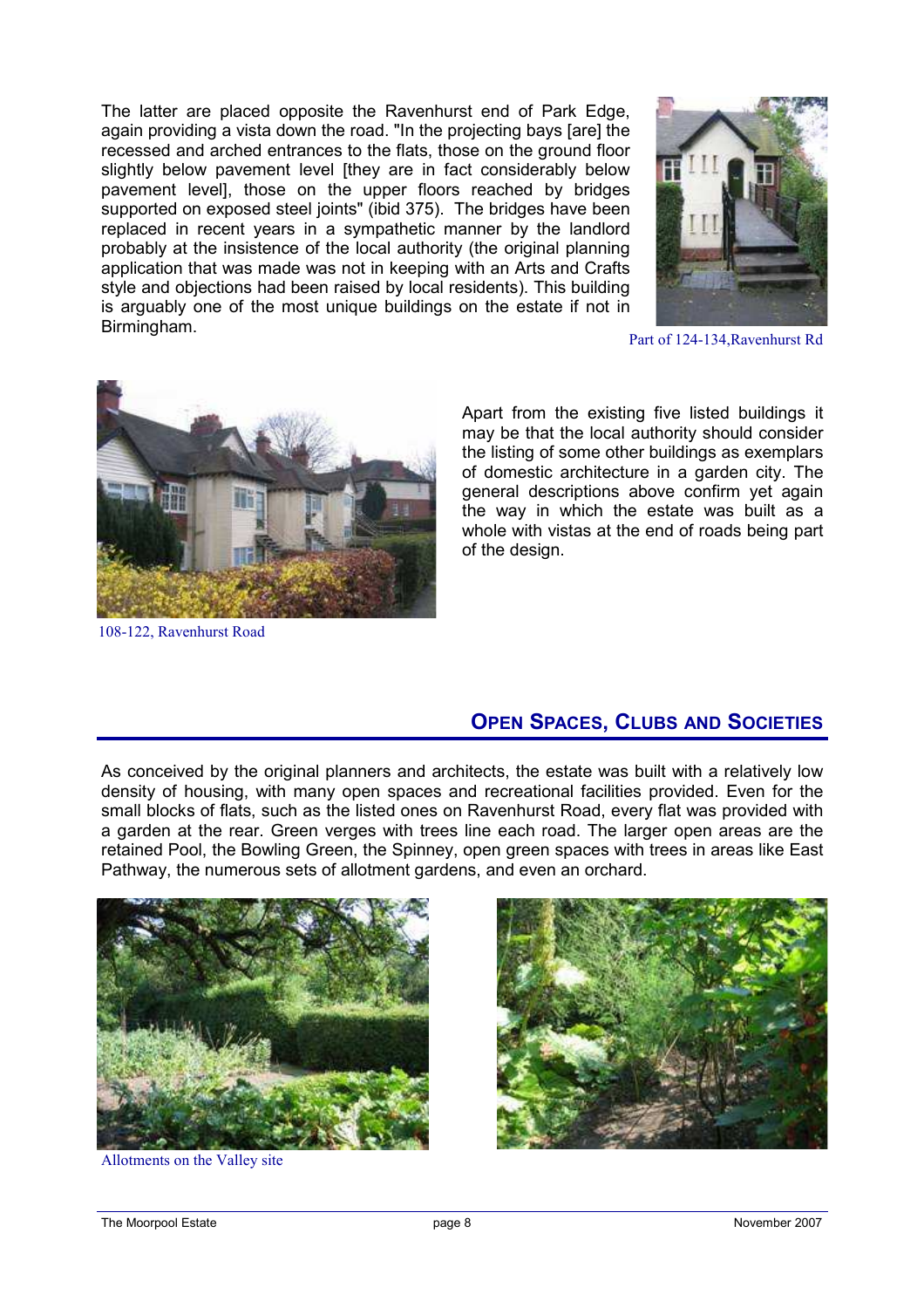Interlinking these areas are numerous paths which run along behind many houses so that residents of the estate can walk around the estate by many different routes all of this adding to a sense of common "ownership" of the whole estate. As well as this residents were provided with a range of facilities which are still very much in use today.



Paths leading to allotments and open spaces

In 2006 Steve Beauchampe (2) described the sporting facilities as follows:

Two tennis clubs, an enchanting bowling green, a rifle range (used by the Home Guard during World War II), a billiard hall … where the chalk is lowered on pulleys placed above the tables and, naturally, a pool, where the Moorpool Fishing Club catch carp, tench, roach, perch and bream … Yet … none is as unique, or indeed as curious, as that which sits under Moorpool Hall (home of the Moorpool Players amateur dramatics group). The skittle alley of Moorpool Skittles Club, opened in 1913 … is one of only two that I know left in Birmingham and, moreover, the only one left in Britain known to feature both a flat alley and a crowned one.

Today the hall itself is used by a great range of different people: ballet classes, the Harborne Orchestra (and other orchestras have used it for rehearsals), Barn dances and children's parties, political associations, '40s nights, the BBC (occasionally) and as a polling station in local and general elections. It is used for regular meetings by the Fishing, Rifle, Skittle, Bowling, Snooker and the two Tennis clubs. The Moorpool Players meet, rehearse and perform in the hall and the Moorpool Allotment Association also has its meetings there.



Part of "The Spinney"

During recent years there have been a number of developments which have been most unfortunate for the estate. Most seriously, many of the garage courts originally provided by Harborne Tenants as car ownership expanded have fallen into a poor state of repair. This was the result of the lack of maintenance by BPT and Grainger and over the last few years assisted by the inevitable minor vandalism that dereliction attracts. Allotments have not been let and some of these have become overgrown. Although the shops on The Circle have continued to flourish under new management and still provides a useful focus point at the centre of the estate, the invaluable Post Office was closed. The old red telephone kiosk was also removed from The Circle.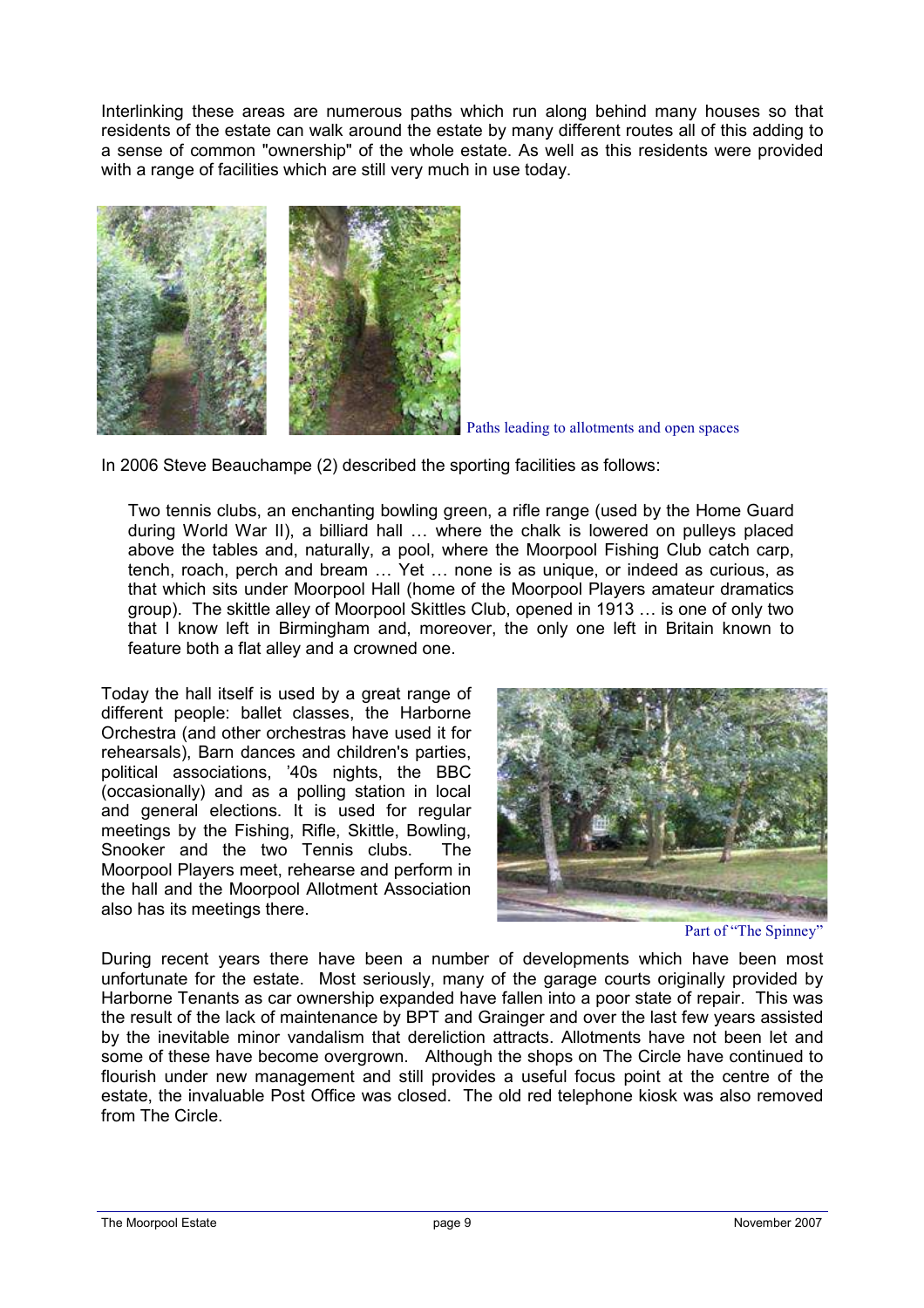However, just as it was conceived a hundred years ago, the estate is still the home for a varied community of residents of all ages pursuing a range of occupations and activities and including both tenants renting their properties and owneroccupiers. With recent developments both older residents who have lived on the estate for many years and newly arrived younger couples and families have all united, working together to help preserve it.



Allotment between Northgate/Highbrow

#### **CONCLUSION**

Birmingham City Council, in designating the Moorpool Estate as a Conservation area and providing the further protection enabled by the 4(2) directive, has recognised the unique character of the estate. Designed by an eminent Victorian/Edwardian architect, and following the principles of the Arts and Crafts Movement, it has provided nearly 500 carefully designed homes for a diverse community set in a green Garden Suburb, well-supplied with open spaces, garages, allotments and sporting facilities. The ideas that were behind the garden city movement in 1907 have many resonances with today's "Green Agenda" such as the need for wildlife corridors and the increased national priority given to allotments. It is clear that the sporting and recreational facilities are well used today and greatly appreciated not only by residents of the estate but by the wider community. As envisaged by the founders, the residents of the estate remain a socially varied group. There is a strong community spirit as shown in the large numbers attending the meetings of the Moorpool Residents' Association and the recent meetings organised by Grainger.

Although a number of allotments are currently overgrown, the recent survey of residents' views has shown that there is considerable demand for these, which would be taken up as soon as Grainger agree to start renting them again  $6$ . It is imperative that this unique area is not threatened by any large-scale housing planning applications such as the one proposed by Grainger. In addition, the eventual selling of all currently rented accommodation, as planned by Grainger, will irrevocably alter the social balance on the estate and again negate the intentions of the enlightened builders some 100 years ago. This will also remove a significant source of regular income intended for estate maintenance

It would be a great loss to Birmingham City and to Harborne if this area were to be irretrievably damaged by such development: the residents of the estate along with the City Council need to urgently explore ways in which the existing facilities and the general character of the Garden Suburb can be preserved for another 100 years.

 $<sup>6</sup>$  One allotment has recently been let by Grainger on the Northgate/Park Edge allotment area.</sup>